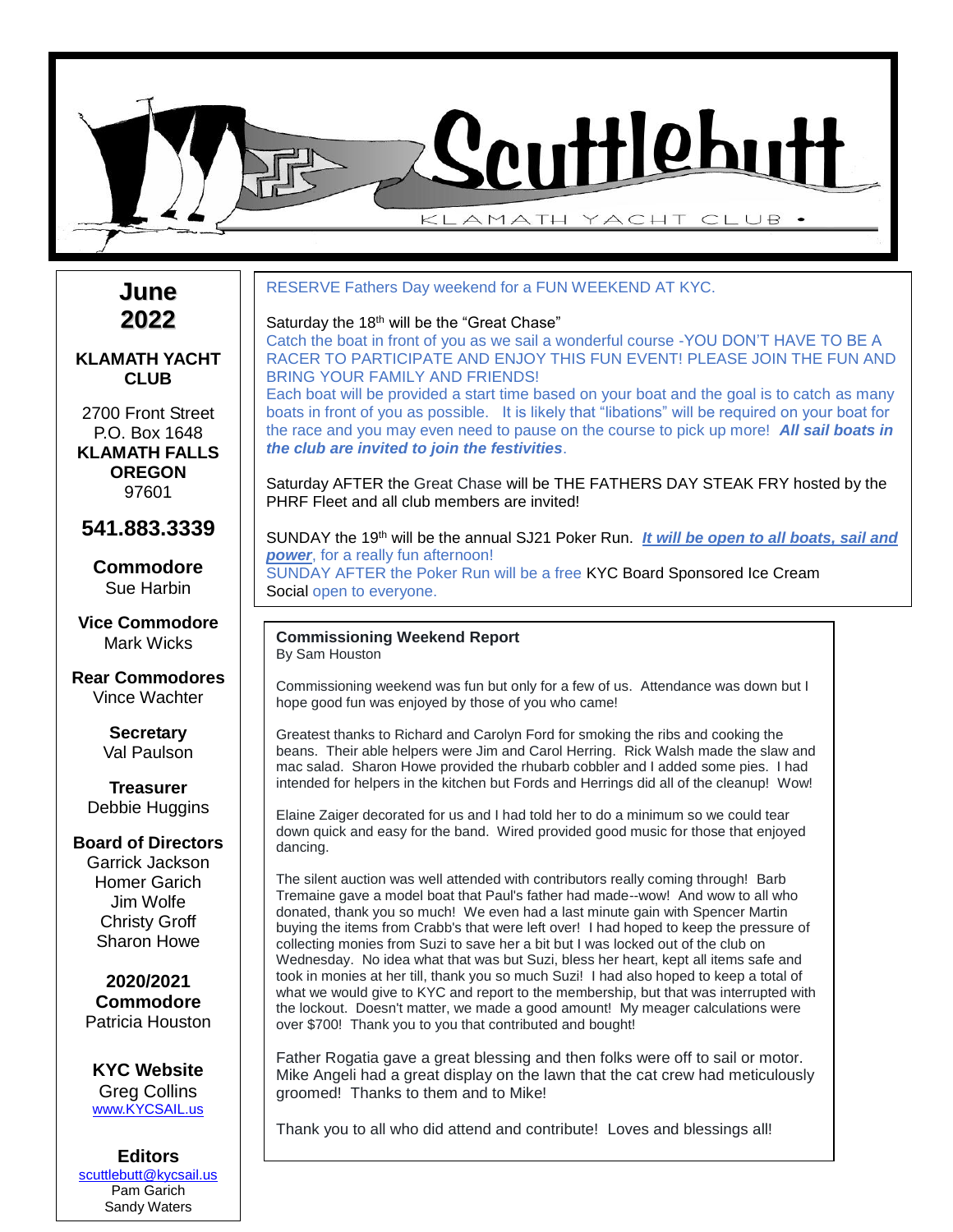

Fr. Rogatian blessing the fleet on a sunny Commissioning Day.





## A WEEKEND OF GREAT BOATING AND FOOD



Three recent Wednesday racing photos. Elizabeth Campbell caught the action in progress.

# **Saturday, June 18th**

THE GREAT CHASE 2 pm START (WIND DEPENDENT)

Catch the boat in front of you as we sail a wonderful course - YOU DON'T HAVE TO BE A RACER TO PARTICIPATE AND ENJOY A GREAT SAIL! PLEASE JOIN THE FUN AND BRING YOUR FAMILY AND FRIENDS!

Each boat will be provided a start time based on the type of boat and the goal is to catch as many boats in front of you as possible. It is likely that "libations" will be required on your boat for the race and you may even need to pause on the course to pick up more! All sail boats in the club are invited to join the festivities. It's FREE!

The Bar opens at 3 PM so everyone can enjoy a wonderful afternoon at KYC

## Saturday, June 18th

## **FAMOUS KYC STEAK FRY 6:30 PM**

All club members and quests are invited to a great meal!

Hosted by the PHRF Fleet and friends. Enjoy a Juicy Steak, Baked Potato with all the "fixins" and more! Reservations required

The Bar opens at 3 PM so come out early and stay for dinner!

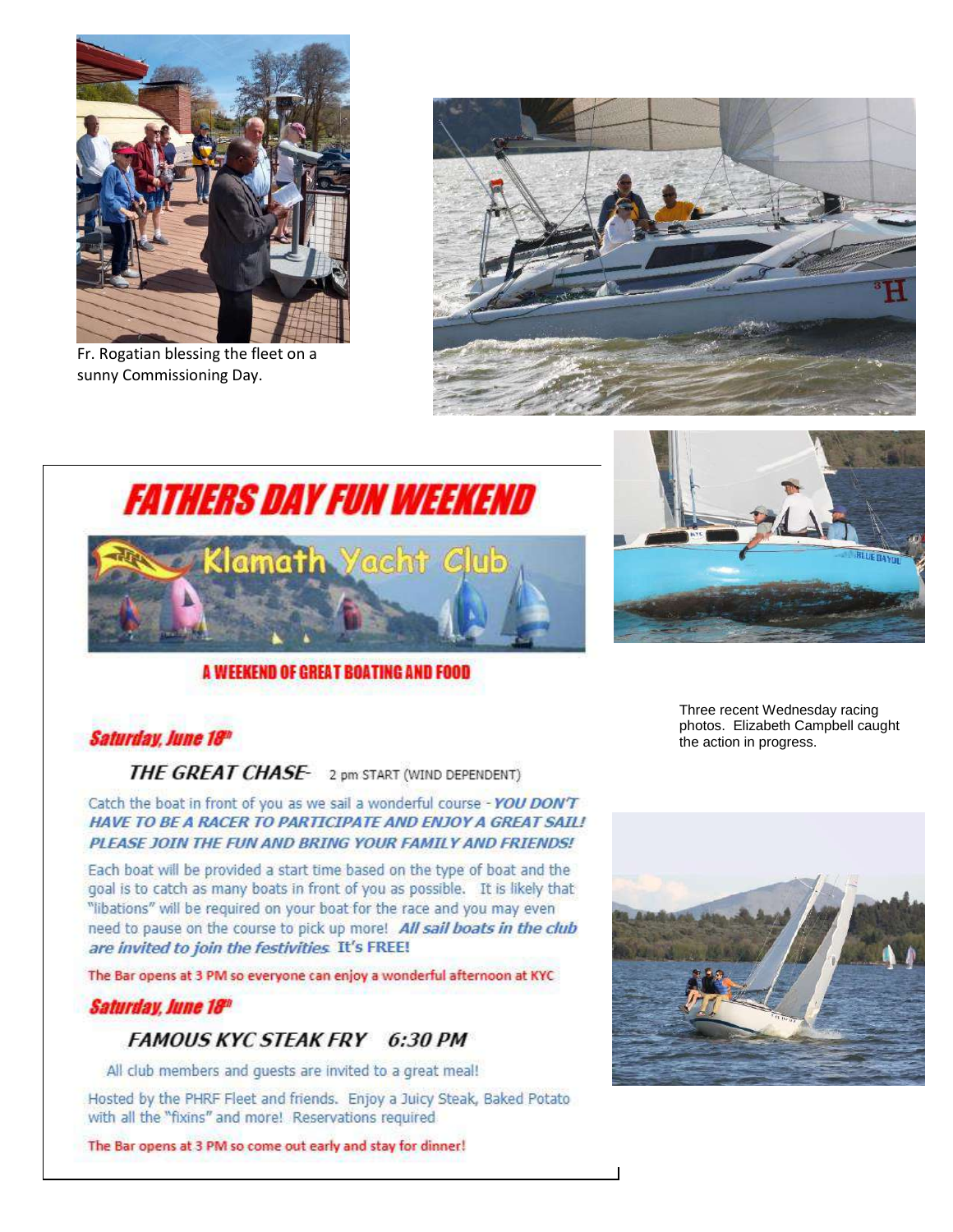

Late lunch after event Burgers, Mac Salad, Beans and Ice Cream. Cooking to commence once event is completed.

Sponsored: Klamath Yacht Club San Juan 21 Skippers (Fleet 51)

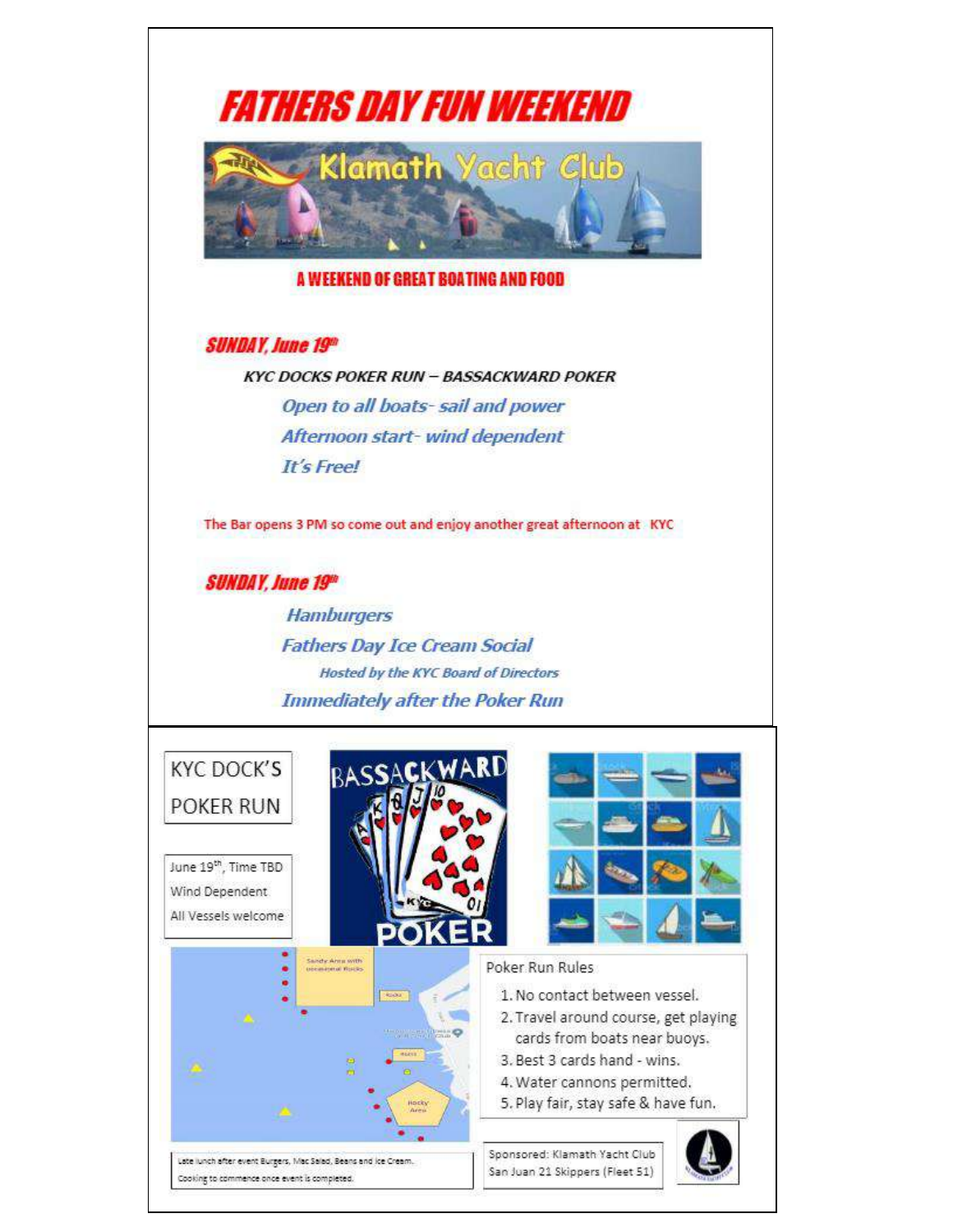# Commodore 's Report

 Well, June already! Sure have had a mixed dose of weather. Hopefully it will stay nice for a while.

Racing has been fantastic, except for the one week where we had ocean like waves and horrible winds!!!

Start June off right, with Wood Fired Pizza on Saturday June 9<sup>th</sup>, prepared by Dick Ford. Always a great feast.

Youth Sailing, for two weekends, starting June 17<sup>th</sup> and June 24<sup>th</sup>, 2022.

Then Saturday June 18<sup>th</sup>, "The Great Chase" all members invited. Sounds like lots o fun for all. Followed by a Steak Fry dinner with all the fixings. Hosted by the PHRF Fleet and friends.

Reservations will be needed for the dinner. I will put it out that week in my weekly email.

Sunday June 19<sup>th</sup>, we want to recognize Dads!! Starting with Bassackward Poker (not sure how that's played, but sounds fun!) All members welcome.

After the race, Hamburgers and fixings for \$6. Followed by an ice cream social hosted by the KYC Board of Directors.

 more information. Mark your calendars for two days of fun. Watch for Mike Bliss's fliers with

A big thanks to Vince. You will see the ceiling is repaired as you walk in. The small storage room is re dry walled, and the walls repainted by Jamie, in the great room.

Another big thanks going to Mark, Becky, Suzi, Vince and Jamie, for doing a wonderful job cleaning out cupboards, disposing of stuff, and rearranging everything, both upstairs and downstairs.

I can't thank you all enough. Sue

 *water not leaving a single trace of its passage. Nothing is consumed. For the most part, a sailboat navigates through its world of wind and Nothing is altered. The winds and the water are left in exactly the same condition for the next user. Sailing is forever. Author Unknown*

# Vice Commodore's Report

Good Summer,

I am excited for the summer. We have many projects that have been completed and many more on the horizon. Thank you goes out to Vince for getting the drywall completed. A big shout out to Jamie for getting the closet painted and the outside walls touched up. It sure makes the difference. We are looking at redoing the floor by leveling it out and putting in new flooring. It will really brighten up the place.

We are still looking for help for Friday dinners moving forward. Wednesday burger flippers are needed as we don't want to burn out the cooks. Zach and crew, big high five for taking care of the last couple of weeks. Please let me know what you can help out on.

Looking for the great sunsets! Mark

#### Whiskeytown Regatta Report

Taking four firsts and two seconds, Lisa Mulvey took first place. Stephan King took four seconds and two firsts. Lisa won first place. Congratulations Red Widow!

Submitted by Sam Houston





Whiskeytown Regatta photos by Lisa Mulvey.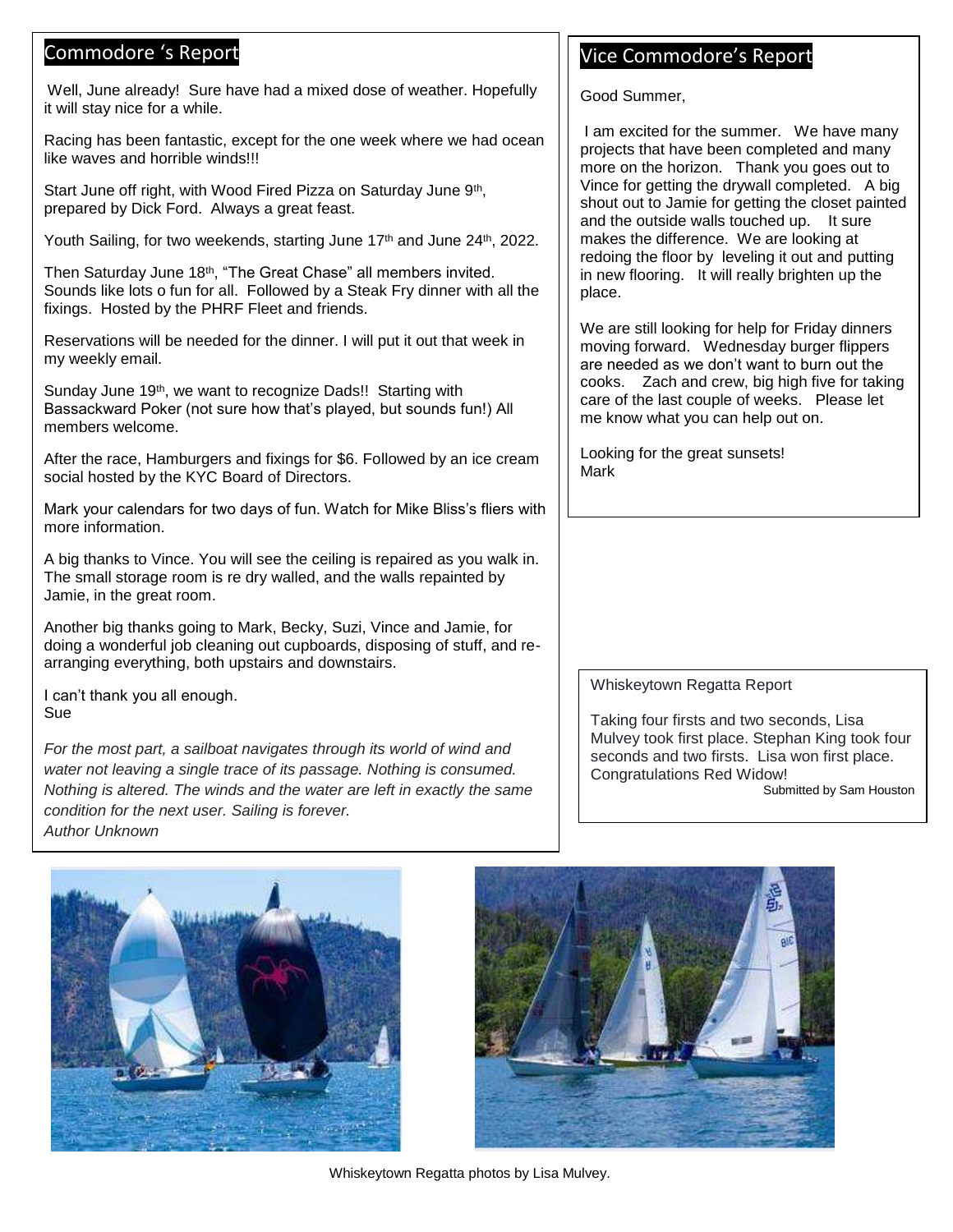| <b>JUNE 2022</b>                                                                                 |                     |                   |                                                          |                                                     |                                                         |                                                                                                           |
|--------------------------------------------------------------------------------------------------|---------------------|-------------------|----------------------------------------------------------|-----------------------------------------------------|---------------------------------------------------------|-----------------------------------------------------------------------------------------------------------|
| <b>Sunday</b>                                                                                    | <b>Monday</b>       | <b>Tuesday</b>    | Wednesday                                                | <b>Thursday</b>                                     | <b>Friday</b>                                           | Saturday                                                                                                  |
|                                                                                                  |                     |                   | $\mathbf 1$<br>Bar open<br>5:30pm<br>Racing<br>6:10PM    | 2                                                   | 3<br>Bar Open<br>6:00pm<br>Pot luck<br>Hors d'oeuvres   | $\overline{4}$                                                                                            |
| 5                                                                                                | 6                   | $\overline{7}$    | 8<br>Bar open<br>5:30pm<br>Racing<br>6:10PM              | 9<br><b>KYC BOARD</b><br>MTG.<br>6:30pm             | 10<br>Bar Open<br>6:00pm                                | 11<br>5:30pm<br><b>Wood Fired</b><br>Pizza<br>Dick Ford &<br><b>Greg Collins</b>                          |
| 12                                                                                               | 13                  | 14                | 15<br>Bar open<br>5:30pm<br>Racing<br>6:10PM             | 16                                                  | 17<br>Youth Sailing<br>Bar Open<br>6:00pm               | 18<br>Youth Sailing<br>Bar open 3:00<br><b>Great Chase</b><br>Steak Fry by<br><b>PHRF</b> fleet<br>6:30pm |
| 19<br>Bar open 3:00<br>Poker Run<br>Hamburgers<br>\$6.00<br>Ice Cream<br>Social                  | 20<br>Youth Sailing | 21                | 22<br>Bar open<br>5:30pm<br>Racing<br>6:10PM             | 23<br>6:00pm<br><b>Bunko</b>                        | 24<br>Bar Open<br>6:00pm                                | 25                                                                                                        |
| 26<br>10:00am<br>Half-Klam<br>Mick Mulvey &<br><b>Steve</b><br>Campbell                          | 27                  | 28                | 29<br>Bar open<br>5:30pm<br>Racing<br>6:10PM             | 30                                                  | JULY <sub>1</sub><br>Bar Open<br>6:00pm<br><b>Brats</b> | <b>JULY 2</b><br>10:00am<br>Firecracker<br>Regatta<br>7:00pm<br>Pit BBQ                                   |
| JULY <sub>3</sub><br>10:00am<br>Firecracker<br>Regatta/On<br>Call Racing,<br>Awards<br>Leftovers | JULY 4              | JULY <sub>5</sub> | JULY 6<br>Bar open<br>5:30pm<br>Racing<br>6:10PM         | JULY 7                                              | JULY 8<br>Bar Open<br>6:00pm                            | JULY <sub>9</sub>                                                                                         |
| <b>JULY 10</b>                                                                                   | JULY 11             | <b>JULY 12</b>    | <b>JULY 13</b><br>Bar open<br>5:30pm<br>Racing<br>6:10PM | JULY 14<br><b>KYC BOARD</b><br><b>MTG</b><br>6:30pm | JULY 15<br>Bar Open<br>6:00pm                           | JULY 16                                                                                                   |